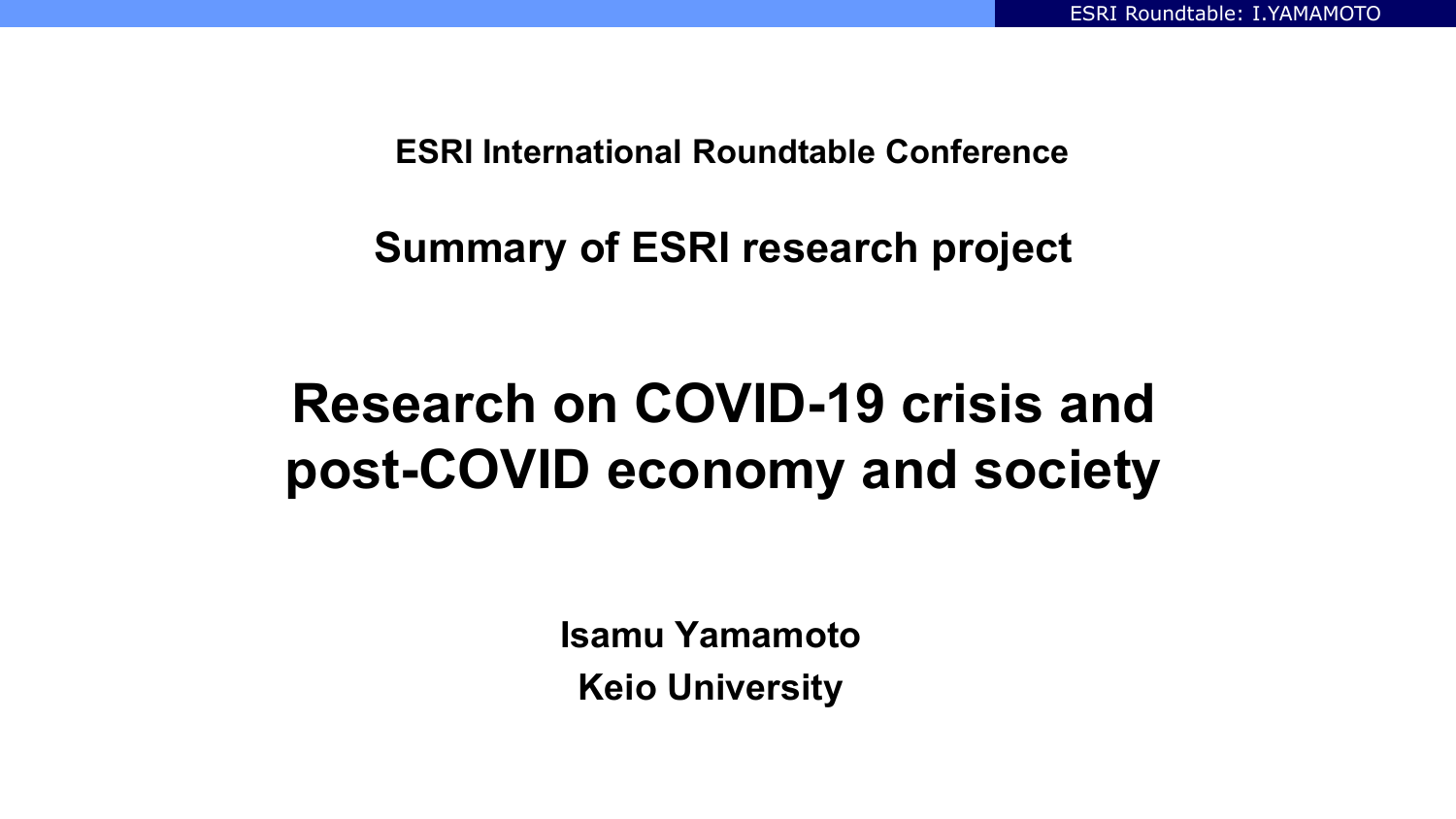### **Overview of the workshop**

- **WS1 "Impacts of COVID-19 and policy responses: employment, households and consumption"**
	- Moderator: Prof. Hiroshi Teruyama (Kyoto University)
	- $\triangleright$  Seven presentations: 10/18, 10/25
- **WS2 "Impacts of COVID-19 and policy responses on firms"**
	- Moderator: Prof. Miho Takizawa (Gakushuin University)
	- $\triangleright$  Four presentations: 10/29, 11/12
- **WS3 "Impacts of behavior changes of people and firms on the economic and social system"**
	- Moderator: Prof. Takashi Oshio (Hitotsubashi University)
	- $\triangleright$  Six presentations: 9/29, 11/30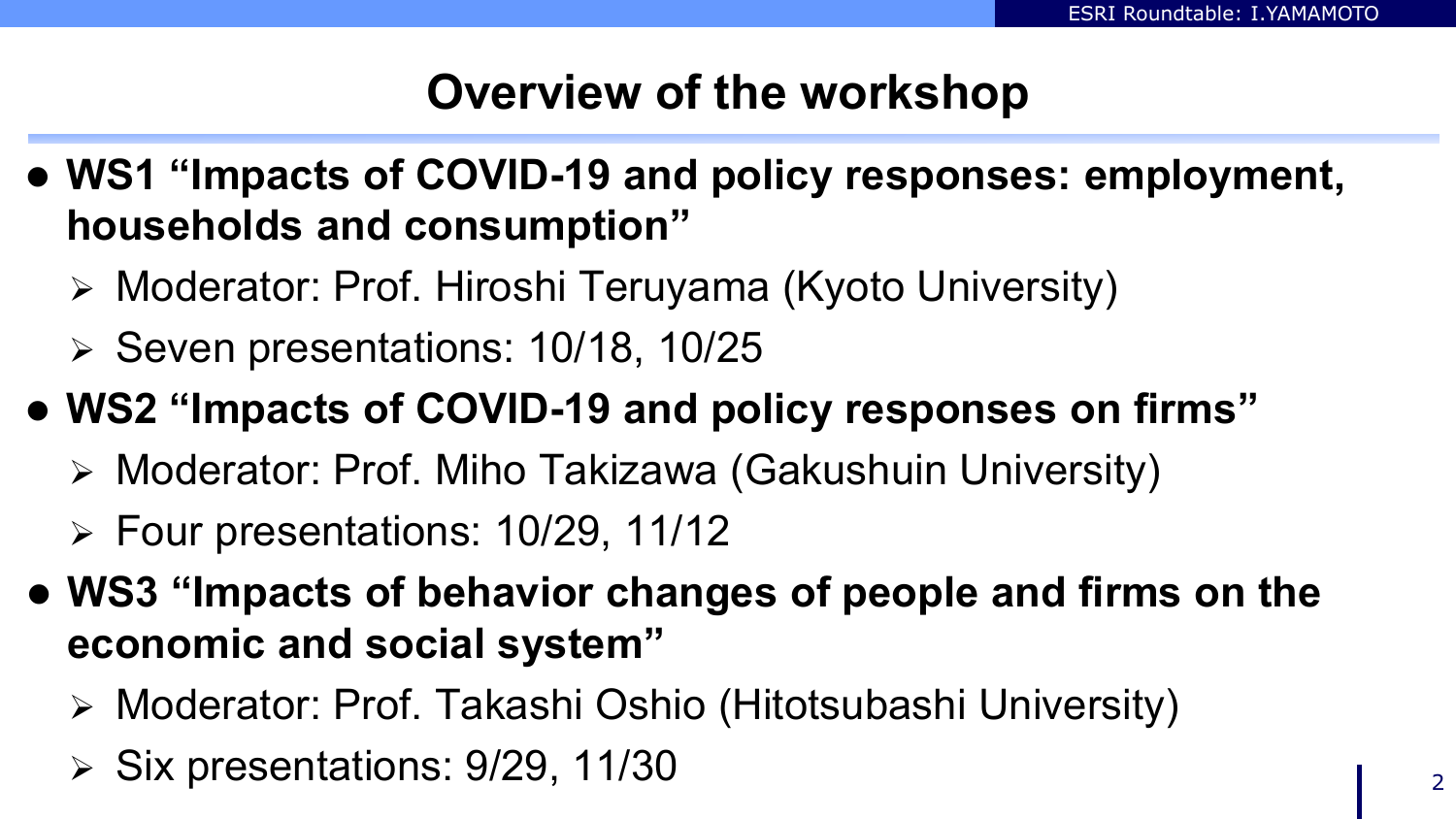## **Summary: WS1**

|                                      | Stay-home behavior and consumption               |                                                                                                    |  |  |
|--------------------------------------|--------------------------------------------------|----------------------------------------------------------------------------------------------------|--|--|
|                                      | <b>Tsutomu Watanabe</b><br>(University of Tokyo) | Japan's Voluntary Lockdown                                                                         |  |  |
|                                      |                                                  | https://journals.plos.org/plosone/article?id=10.1371/journal.pone.0252468                          |  |  |
|                                      | Yoshiyuki Nakazono<br>(ESRI)                     | Fear of COVID-19 Contagion: The Idiosyncratic Effects of an Aggregate Pandemic Shock               |  |  |
|                                      |                                                  | https://papers.ssrn.com/sol3/papers.cfm?abstract_id=3940719                                        |  |  |
| Changes in employment rate<br>2.     |                                                  |                                                                                                    |  |  |
|                                      | Taiyo Fukai<br>(ESRI)                            | Describing the impacts of COVID-19 on the labor market in Japan until June 2020                    |  |  |
|                                      |                                                  | https://link.springer.com/article/10.1007/s42973-021-00081-z                                       |  |  |
|                                      | Shintaro Yamaguchi<br>(University of Tokyo)      | COVID-19 and the Employment Gender Gap                                                             |  |  |
|                                      |                                                  | https://papers.ssrn.com/sol3/papers.cfm?abstract_id=3852432                                        |  |  |
| <b>Telework and inequality</b><br>3. |                                                  |                                                                                                    |  |  |
|                                      | <b>Toshihiro Okubo</b><br>(Keio University)      | Telework in the spread of COVID-19                                                                 |  |  |
|                                      |                                                  | https://ies.keio.ac.jp/en/publications/14419/                                                      |  |  |
|                                      | Tomohiro Takami<br>(JILPT)                       | Changes in time use due to working from home during COVID-19: the 'new normal' of everyday life    |  |  |
|                                      |                                                  | https://www.jil.go.jp/english/jli/documents/2021/033-03.pdf                                        |  |  |
|                                      | Kayoko Ishii<br>(Keio University)                | The rapid increase of teleworking during the COVID-19 pandemic and the emergence of new inequality |  |  |
|                                      |                                                  | https://www.pdrc.keio.ac.jp/en/publications/dp/7436/                                               |  |  |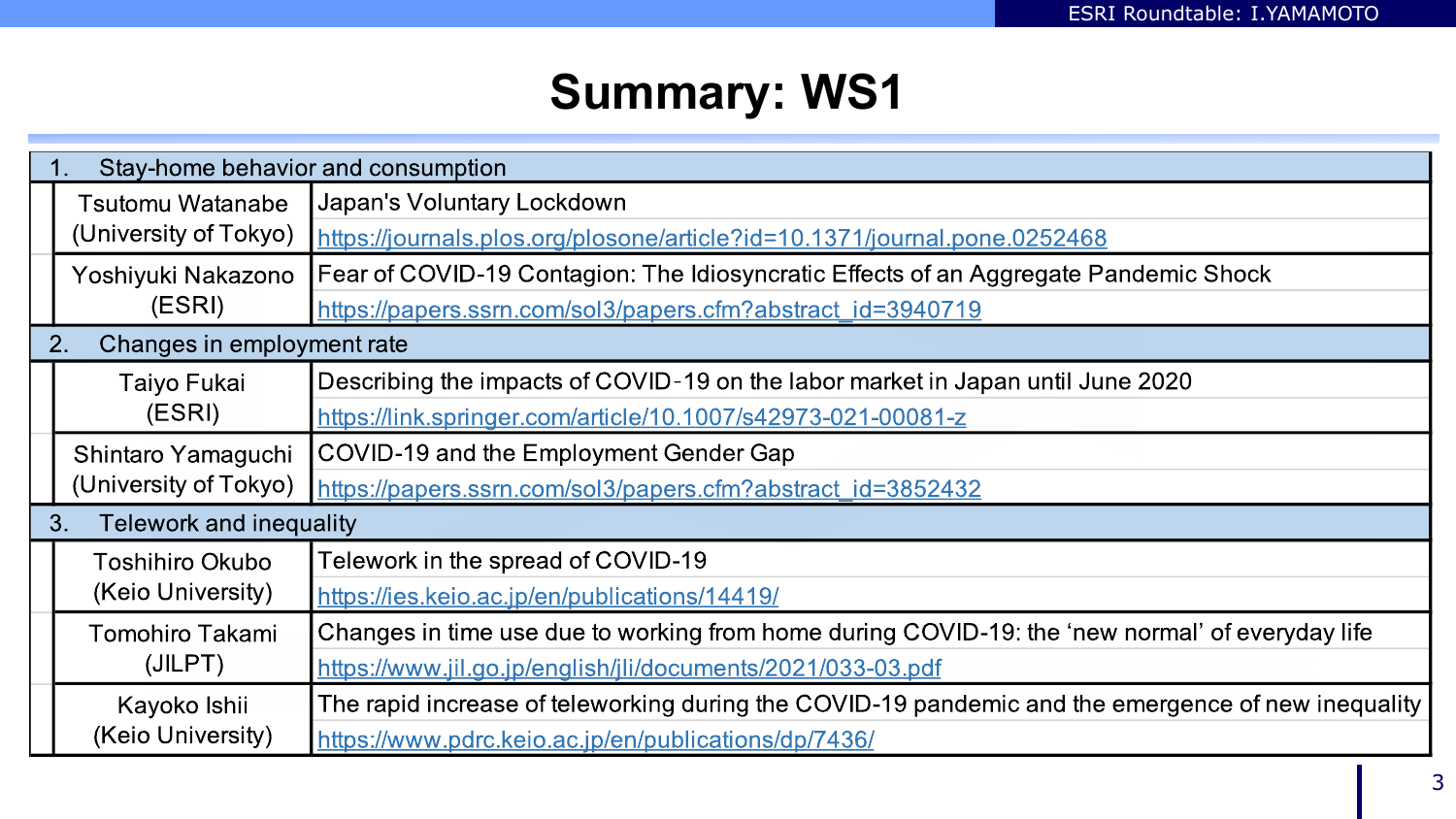### **1. Stay-home behavior and consumption**

- **Watanabe's presentation "Japan's voluntary lockdown"**
	- Mechanism of behavioral change during COVID-19 pandemic
	- Daily prefecture-level stay-at-home measure from smartphone location data
	- $\triangleright$  DD strategy to identify the effect of government intervention on the people's behavior of leaving homes.
		- $\checkmark$  The effect of the state of emergency: 8.5% decline (similar magnitude in the U.S.)
		- $\checkmark$  The effect of the SOE  $\leq$  information (people's voluntary behavior)
	- $\triangleright$  Information effect can be interpreted as the effect of "fear" (Large differences in the scale of infection > Similar economic loss)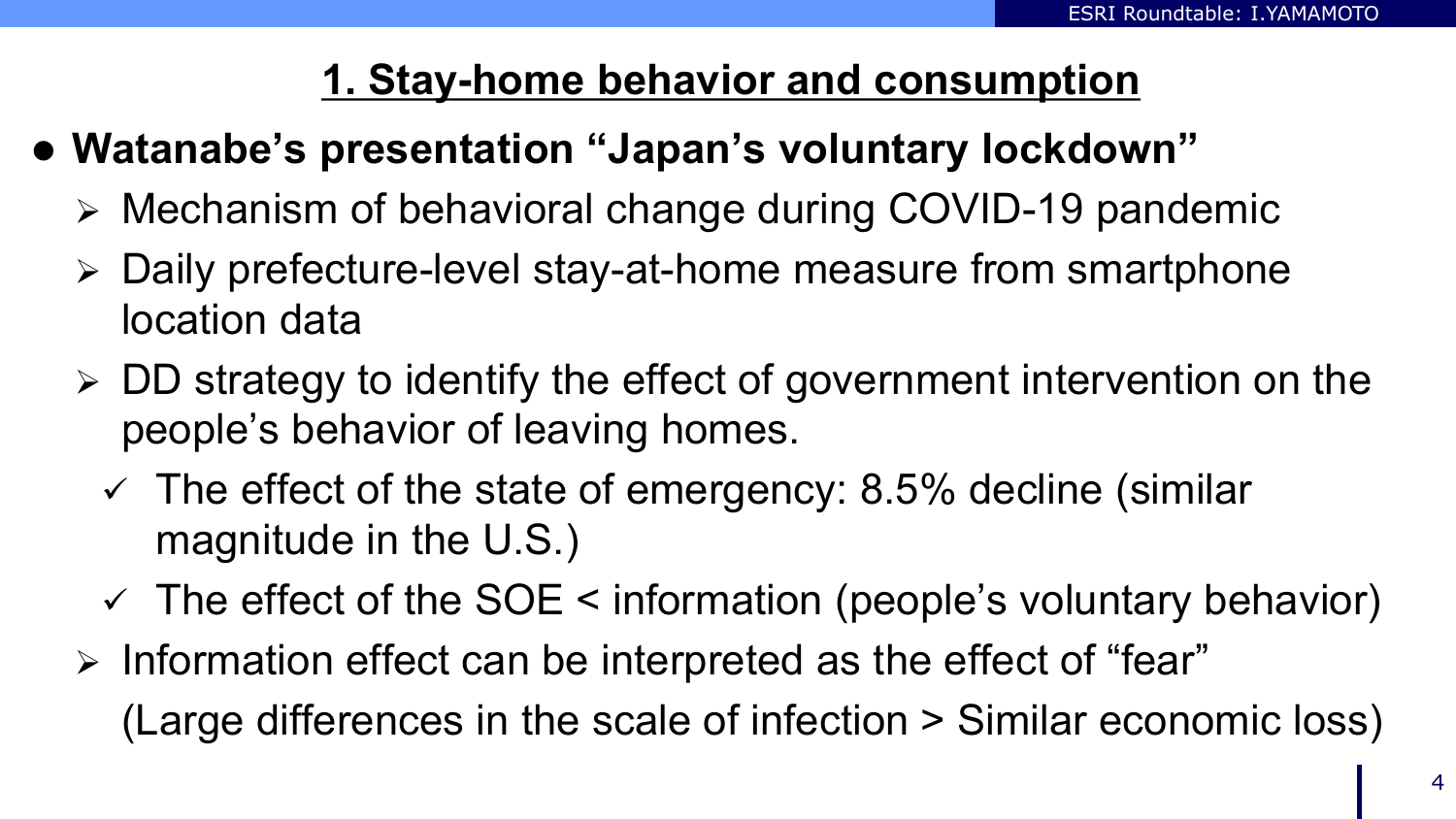- **Nakazono's presentation "Fear of COVID-19 Contagion: The Idiosyncratic Effects of an Aggregate Pandemic Shock"**
	- The effect of the fear of COVID-19 contagion on consumption
	- $\triangleright$  Monthly individual panel data of consumption expenditure
	- $\triangleright$  DD strategy to test whether the elderly decreased their expenditure due to the fear of COVID-19 compared to the younger generation
		- $\checkmark$  The elderly spend less than the younger generation by at least 5%
		- $\checkmark$  Those aged above 60 significantly decreased their spending even on food and drink products by 13%
		- $\checkmark$  The elderly forgo shopping in favor of the younger generation
	- $\triangleright$  These heterogeneous responses are likely to be due to the fear of the COVID-19 infection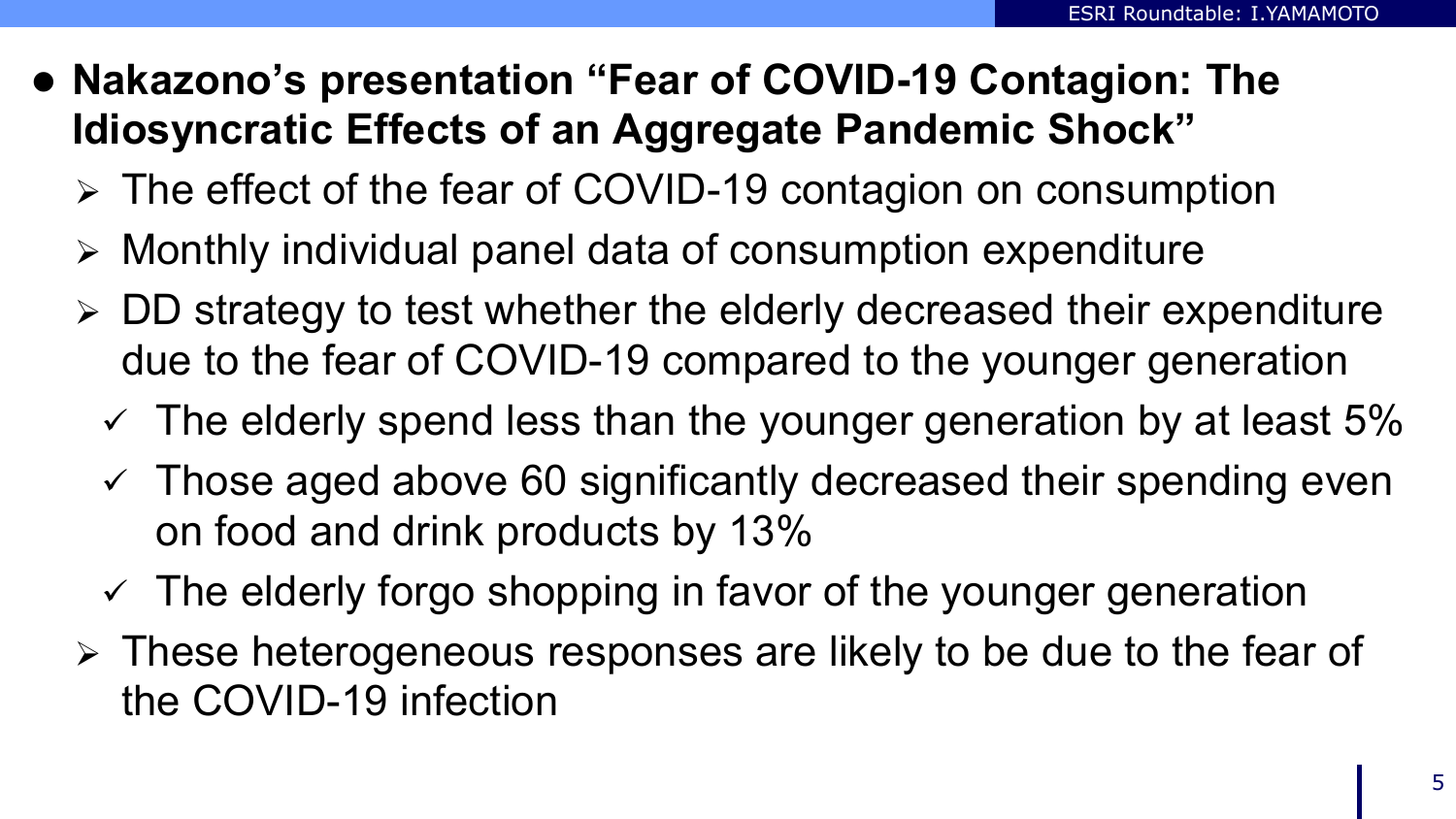### **2. Changes in employment rate**

- **Fukai's presentation "Describing the impacts of COVID-19 on the labor market in Japan until June 2020"**
	- > Heterogeneous effect of COVID-19 pandemic on employment
	- Monthly data of Labor Force Survey (from Jan. to Dec. 2020)
	- Causal forest algorithm to estimate the average treatment effect
		- 25–30% of employees were adversely affected in April 2020
		- $\checkmark$  10% of employees experienced more than 10% decline in employment probability in April 2020
		- $\checkmark$  The most affected employee were those who were the unemployed and part-time workers in the hotel and restaurant industry and service occupations
		- $\checkmark$  Younger and female respondents are more affected than are older and male respondents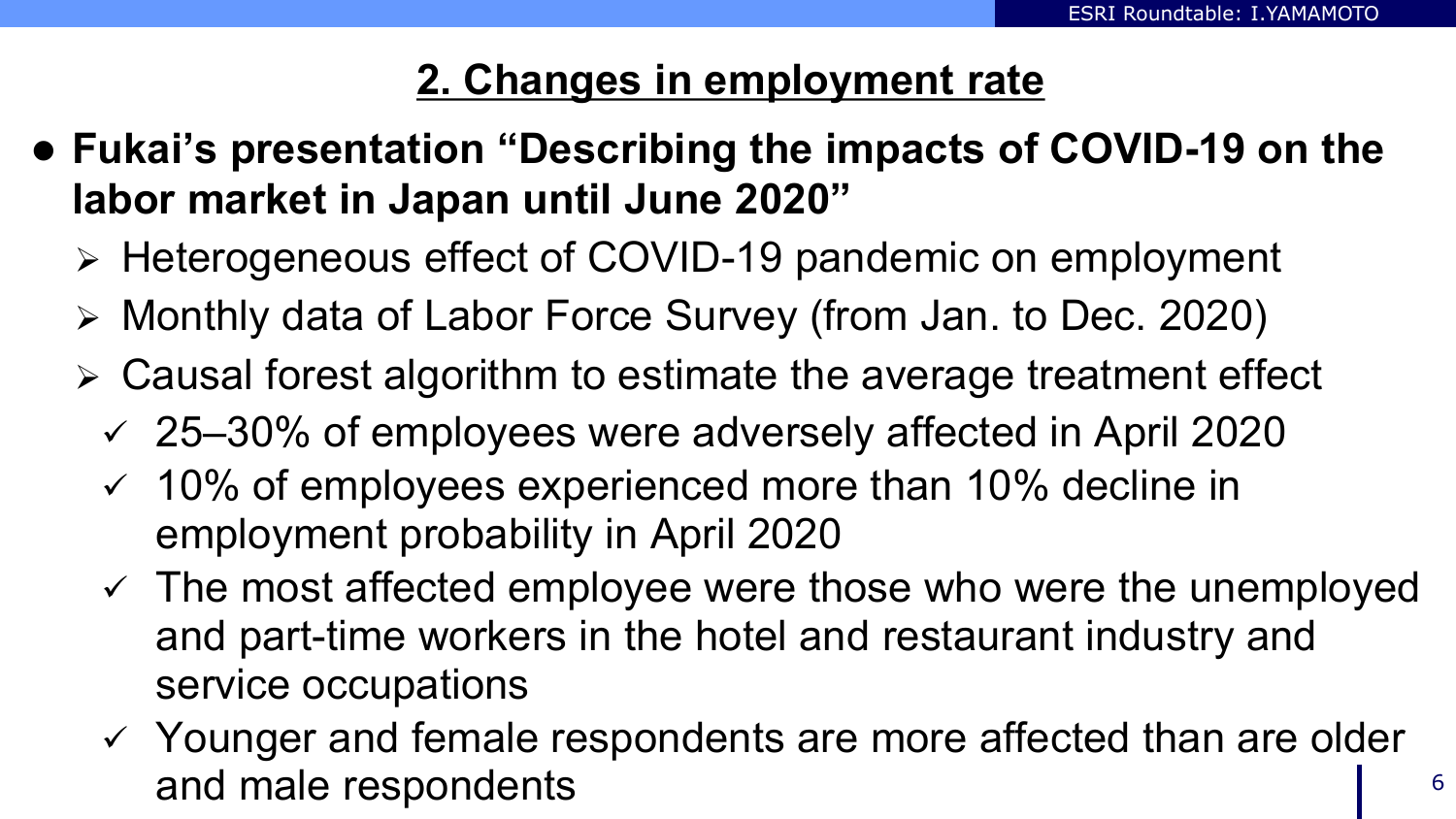- **Yamaguchi's presentation "COVID-19 and the Employment Gender Gap"**
	- The effect of COVID-19 pandemic on female employment
	- Monthly data of Labor Force Survey (from Jan. to Dec. 2020)
	- $\triangleright$  DID-RDD strategy to identify the effect of pandemic on employment rate of married women
		- $\checkmark$  The employment rate of married women with children decreased by 4%, implying that increased childcare responsibilities caused a sharp decline in mothers' employment
		- $\checkmark$  Mothers who left or lost their jobs appear to have dropped out of the labor force even several months after school reopening
		- $\checkmark$  The employment rate of married men with children was not affected
	- $\triangleright$  This heterogeneous effect hindered progress in narrowing the employment gender gap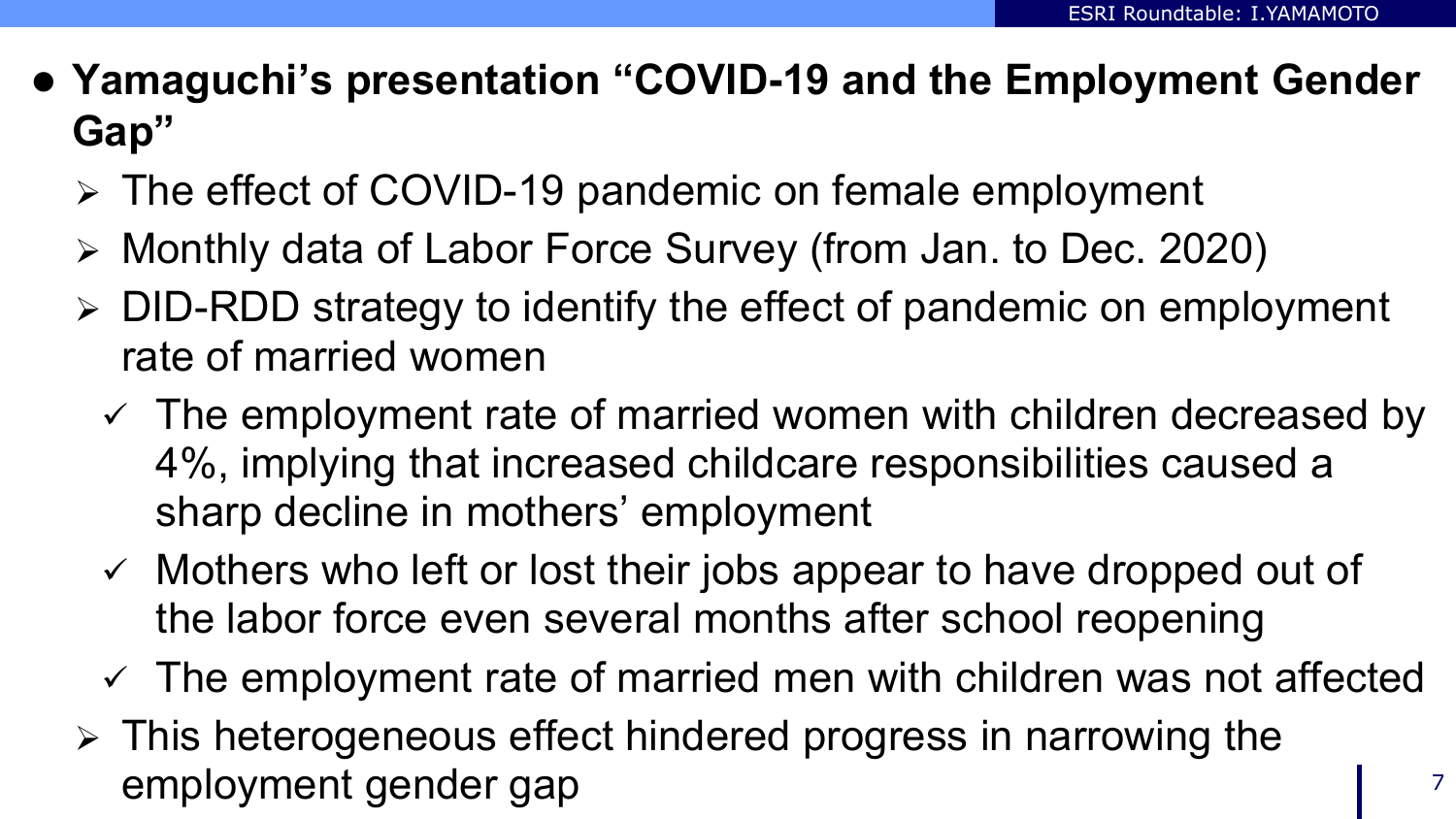#### **3. Telework and inequality**

- **Okubo's presentation "Telework in the spread of COVID-19"**
	- $\triangleright$  The factors to promote teleworking during COVID-19 pandemic
	- Workers panel data (from March 2020 to April 2021, NIRA)
	- $\triangleright$  Construct occupational indices for teleworkability and the risk exposure to infection
	- Descriptive analysis and panel estimation
		- $\checkmark$  Educated, high ICTskilled, younger, and female workers who engage in less teamwork and less routine tasks tend to use telework
		- $\checkmark$  Working environments such as the richness of IT communication tools, digitalized offices, flexible-hour working systems, and companywide reform for teleworking can all promote telework use.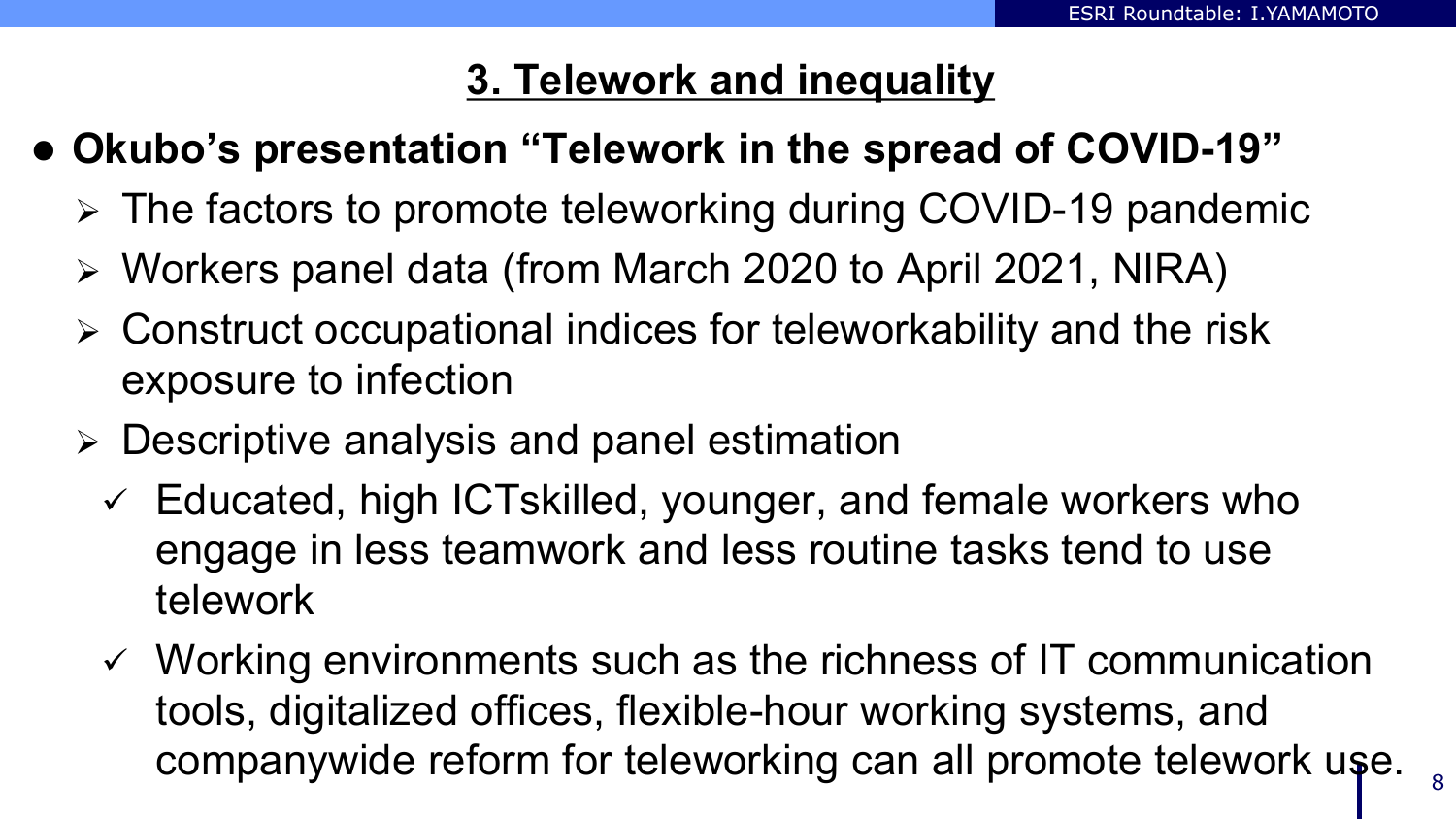- **Takami's presentation "Changes in time use due to working from home during COVID-19: the 'new normal' of everyday life"**
	- $\triangleright$  The changes in time use due to teleworking during pandemic
	- Workers panel data (from May to December 2020, JILPT)
	- Descriptive analysis and ordered logit and IV estimation as of December 2020
		- $\checkmark$  Housework/childcare hours increased among those who had conducted teleworking (both men and women)
		- $\checkmark$  Such changes were only temporary for those who experienced teleworking but did not continue it
		- $\checkmark$  Teleworking increases life satisfaction and contributes to WLB, unless teleworking involves longer working hours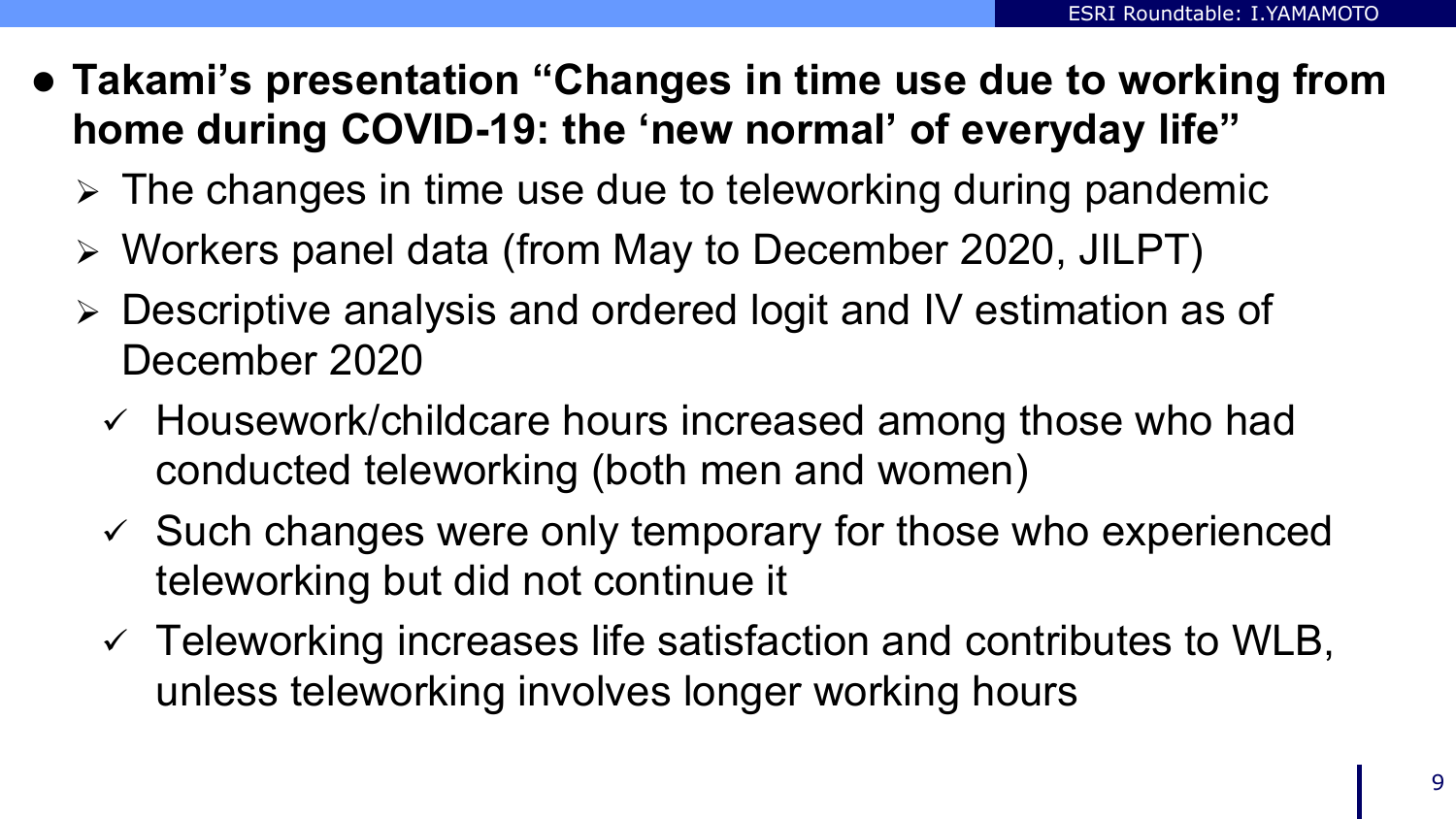- **Ishii's presentation "The rapid increase of teleworking during the COVID-19 pandemic and the emergence of new inequality"**
	- Heterogeneous changes in work style (teleworking) and well-being, which are associated with income inequality
	- Workers panel data (from February 2020 to March 2021, Japan Household Panel Survey: JHPS)
	- Descriptive analysis and panel estimation
		- $\checkmark$  Increases in teleworking and decreases in work hours during COVID-19 pandemic are more evident for higher income groups
		- $\checkmark$  Relative increases in work engagement and employee engagement are more evident for higher income groups
	- $\triangleright$  Possibility of the increase in inequality in terms of resilience (such as telework) and well-being (such as engagement), which is linked with income inequality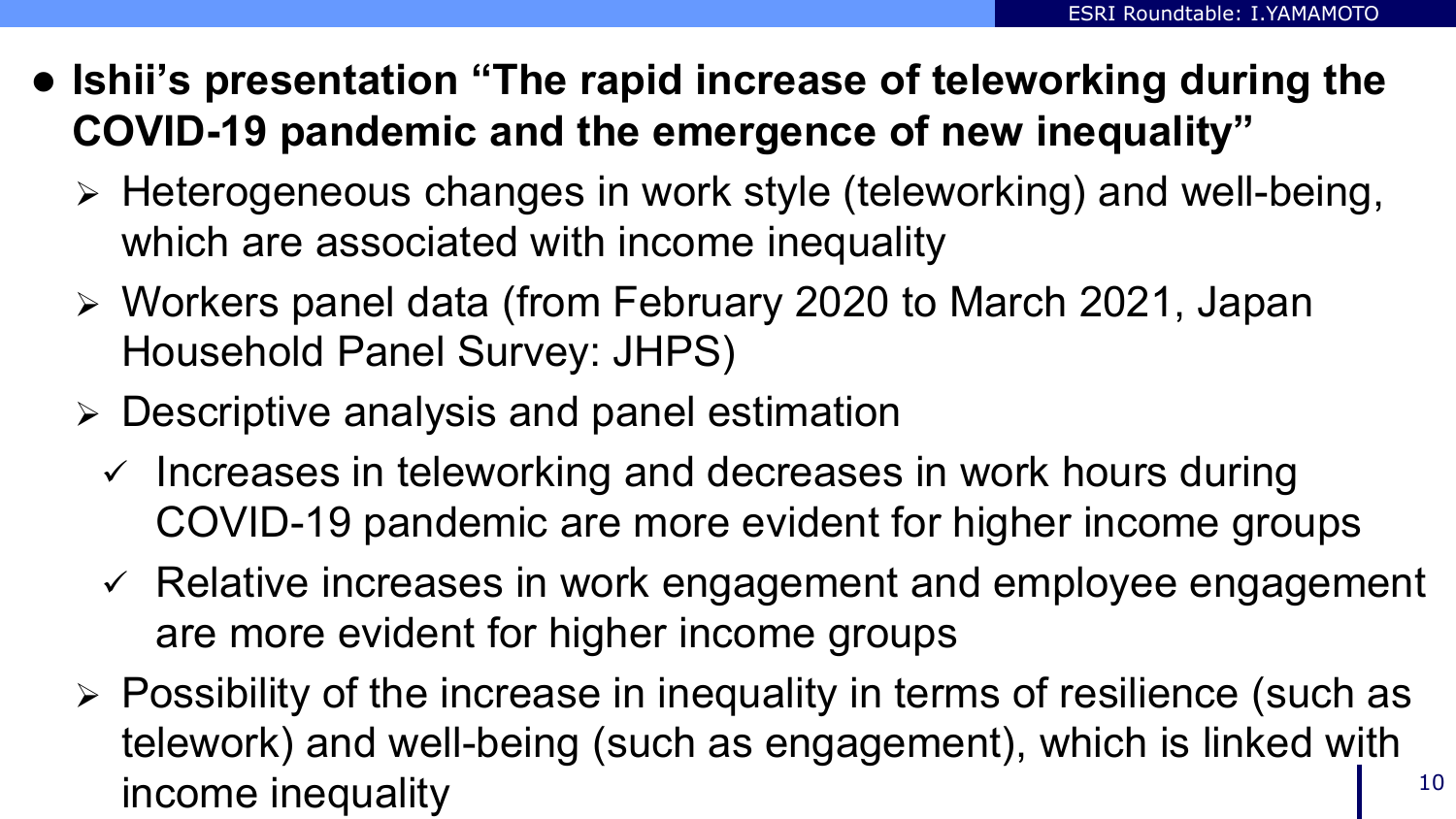### **Summary: WS2**

| Daisuke Miyakawa                              | Firm Dynamics during COVID-19 Pandemic                                 |
|-----------------------------------------------|------------------------------------------------------------------------|
| (Hitotsubashi Univ.)                          |                                                                        |
| Ichiro Uesugi                                 | Results of a Firm Survey after the Spread of COVID-19 in Japan         |
| (Hitotsubashi Univ.)                          | https://www.rieti.go.jp/en/publications/summary/21060012.html          |
| Takeshi Kurihara (Toyo<br>Univ.) and Hideyuki | Study on the impact of COVID19 infection on the accommodation industry |
| Yamaji (ESRI)                                 |                                                                        |
| Ryo Kambayashi                                | Management, telework and technology                                    |
| (Hitotsubashi Univ.)                          |                                                                        |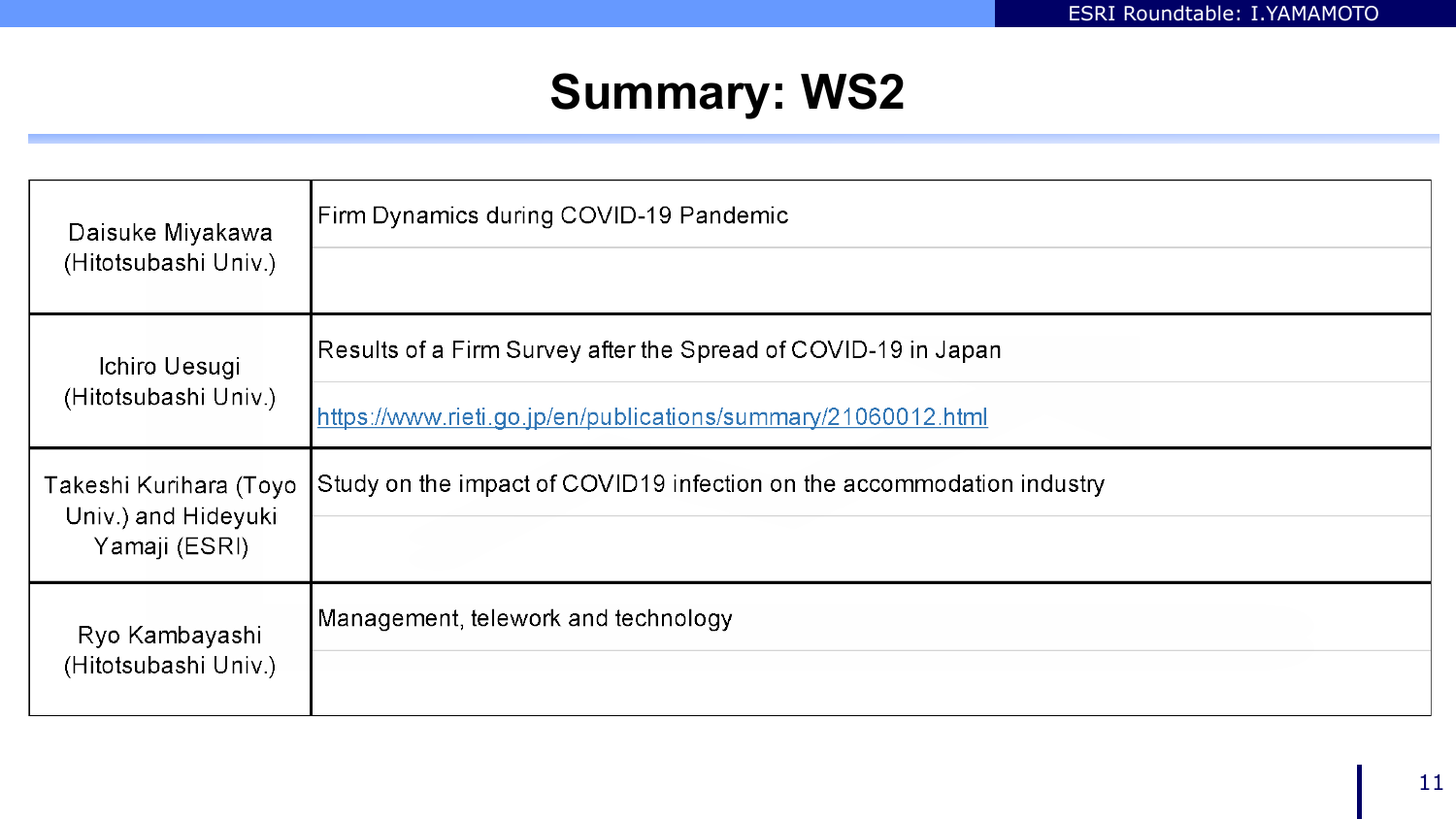- **Miyakawa's presentation "Firm Dynamics during COVID-19 Pandemic"**
	- Firm activity (sales, profit, exit) and corporate finance (Cash deposit holding ratio, borrowing ratio) during COVID-19 pandemic
	- $\triangleright$  Firm data (before and after the pandemic, TSR database)
	- $\triangleright$  Descriptive analysis
		- $\checkmark$  Decline in sales and profit, small changes in bankruptcy, and increase in business closing
		- $\checkmark$  Increase in inequality of cash holding ratio and borrowing ratio
		- Decrease in corr. (Δcash, Δsales) and recovery in corr. (Δborrowing, Δprofit)
	- $\triangleright$  Precautionary liquidity holding and borrowing, which indicates a success of credit policy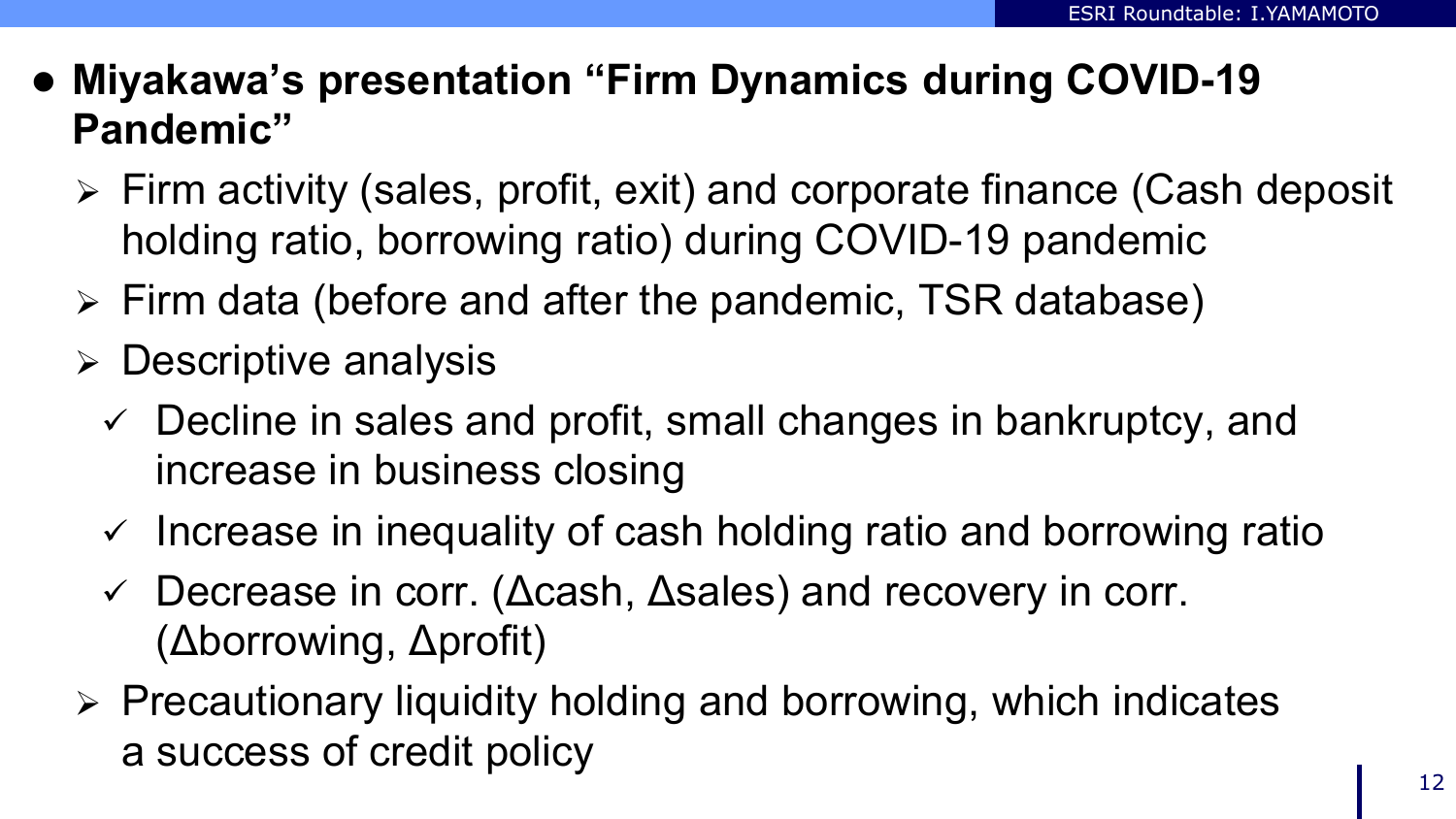- **Uesugi's presentation "Results of a Firm Survey after the Spread of COVID-19 in Japan"**
	- Types of COVID-19 shocks and responses by firms, and financial assistance measures of SMEs
	- Firm survey data (in November 2020, RIETI)
	- $\triangleright$  Descriptive analysis
		- $\checkmark$  Types of shocks: Decrease in sales to consumers  $>$  to firms
		- $\checkmark$  Responses: Increase in new loans and commitment line  $\checkmark$  furlough
		- $\checkmark$  Financial assistances: large interest-free and unsecured loan and low rejection rate of new loan (5.2%)
		- $\checkmark$  Larger financial assistances compared to the global financial crisis
	- Active assistance by the government may induce moral hazard of firms (only 20% of the withdrawal from overdraft)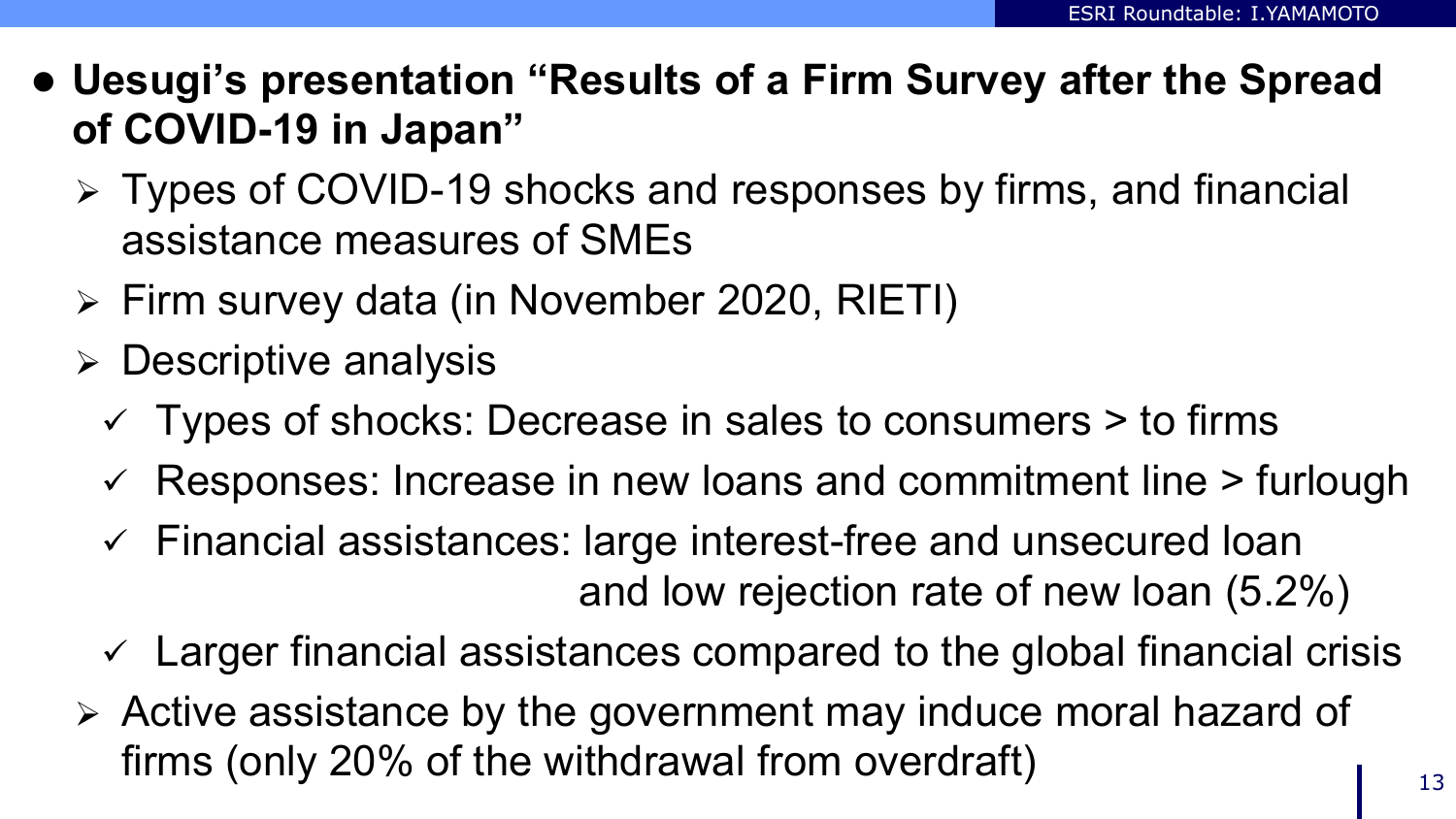- **Kurihara and Yamaji's presentation "Study on the impact of COVID19 infection on the accommodation industry"**
	- Effects of COVID-19 on acccommodation industry
	- Microdata of government survey: Statistical survey on overnight travel
	- $\triangleright$  Descriptive and regression analysis
		- $\checkmark$  Polarization of occupation rates during the recovery period (resort hotels > business hotels)
		- $\checkmark$  Heterogenous effects of the government's domestic tourism subsidy program: "Go To Travel"
		- $\checkmark$  The negative impact on hotels that relied on inbound travel from China was significant
		- $\checkmark$  Efforts to encourage people to stay longer may be successful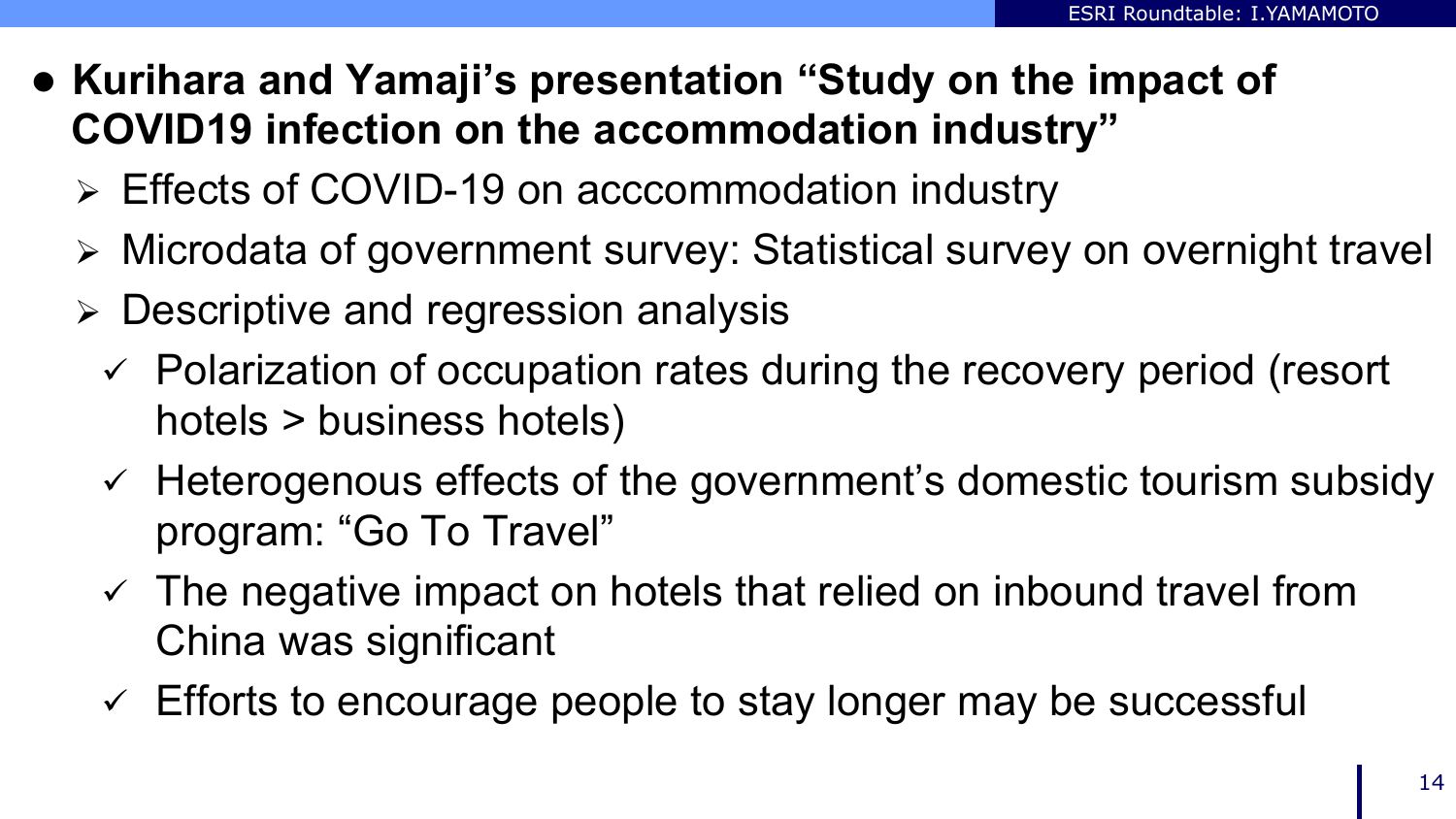- **Kambayashi's presentation "Management, telework and technology"**
	- Association of telework with management and new technologies before and after the pandemic
	- Management and Organizational Practice Survey: MOPS (2017 and 2021 survey)
	- $\triangleright$  Regression analysis
		- $\checkmark$  Adoption of telework is associated with management practice (HR and non-HR)
		- $\checkmark$  Adoption of telework is associated with the adoption of new technologies (IoT, AI, 3D CAD/CAM)
		- $\checkmark$  Those associations were observed before and after the pandemic, indicating existing trend before the pandemic (?)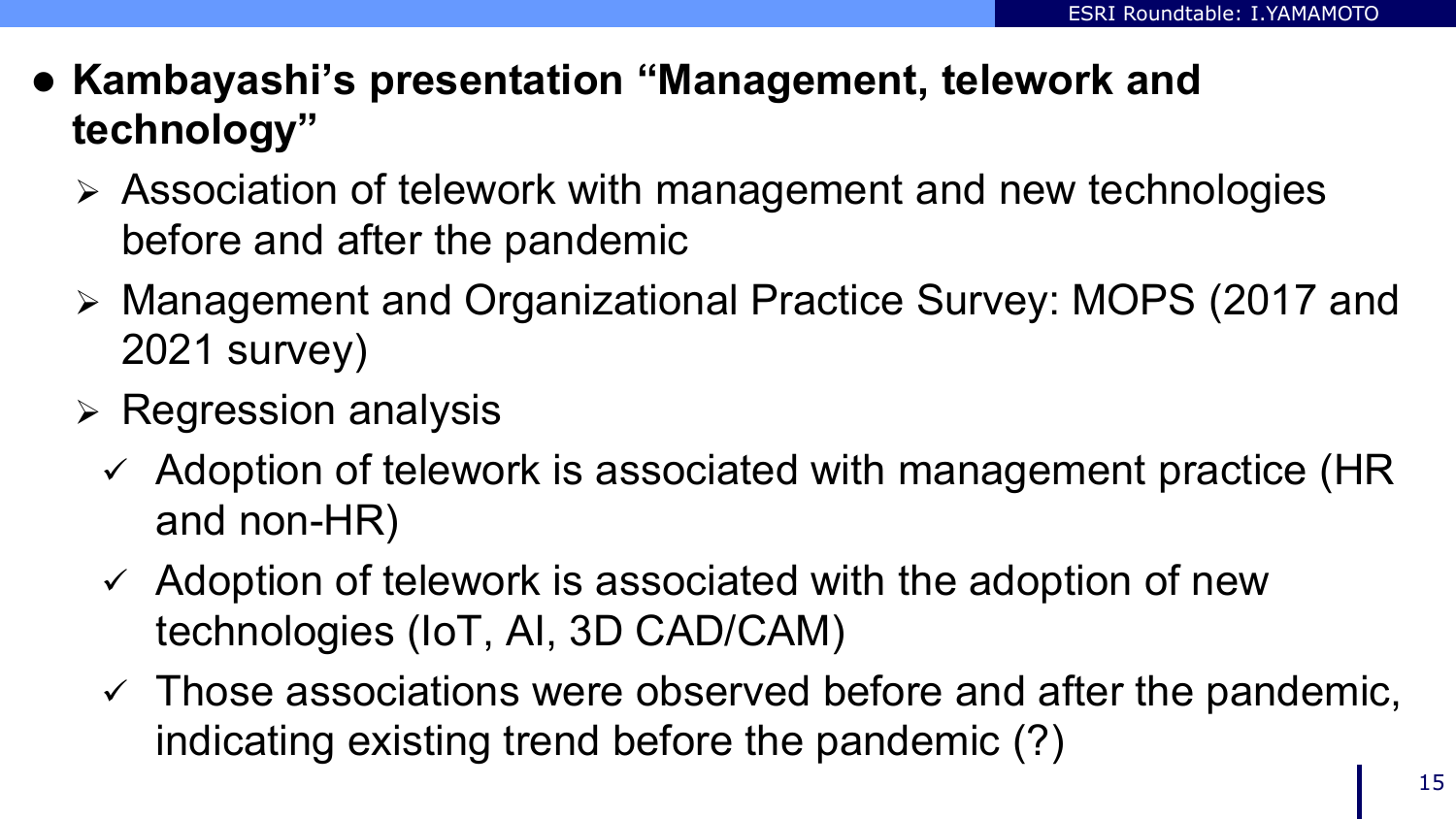### **Summary: WS3**

| Structural problem of healthcare system and fiscal deficit |                                                                                              |  |  |  |
|------------------------------------------------------------|----------------------------------------------------------------------------------------------|--|--|--|
| Reo Takaku<br>(Hitotsubashi Univ.)                         | Financial Meltdown in "Swing Hospitals" during the COVID-19 Outbreak                         |  |  |  |
|                                                            | https://www.medrxiv.org/content/10.1101/2021.06.06.21258442v1                                |  |  |  |
| Masako li<br>(Hitotsubashi Univ.)                          | The paradox of the COVID-19 pandemic: the impact on patient demand in Japanese hospitals     |  |  |  |
|                                                            | https://www.medrxiv.org/content/10.1101/2021.10.01.21264447v1                                |  |  |  |
| Ayako Honda                                                | How healthcare financing responses to the COVID-19 pandemic vary in different health systems |  |  |  |
| (Hitotsubashi Univ.)                                       |                                                                                              |  |  |  |
| Motohiro Sato                                              | Political economy of fiscal deficit in the post Covid 19 era                                 |  |  |  |
| (Hitotsubashi Univ.)                                       |                                                                                              |  |  |  |
| Changes in people's behavior and lifestyle<br>$2_{\cdot}$  |                                                                                              |  |  |  |
| Takashi Oshio                                              | The impact of the Covid-19 pandemic on people's behavior and lifestyle, based on data from a |  |  |  |
| (Hitotsubashi Univ.)                                       | nationwide survey on life satisfaction and quality of life                                   |  |  |  |
|                                                            |                                                                                              |  |  |  |
| Ryota Nakamura                                             | Alcohol purchasing during the Covid-19 pandemic                                              |  |  |  |
| (Hitotsubashi Univ.)                                       |                                                                                              |  |  |  |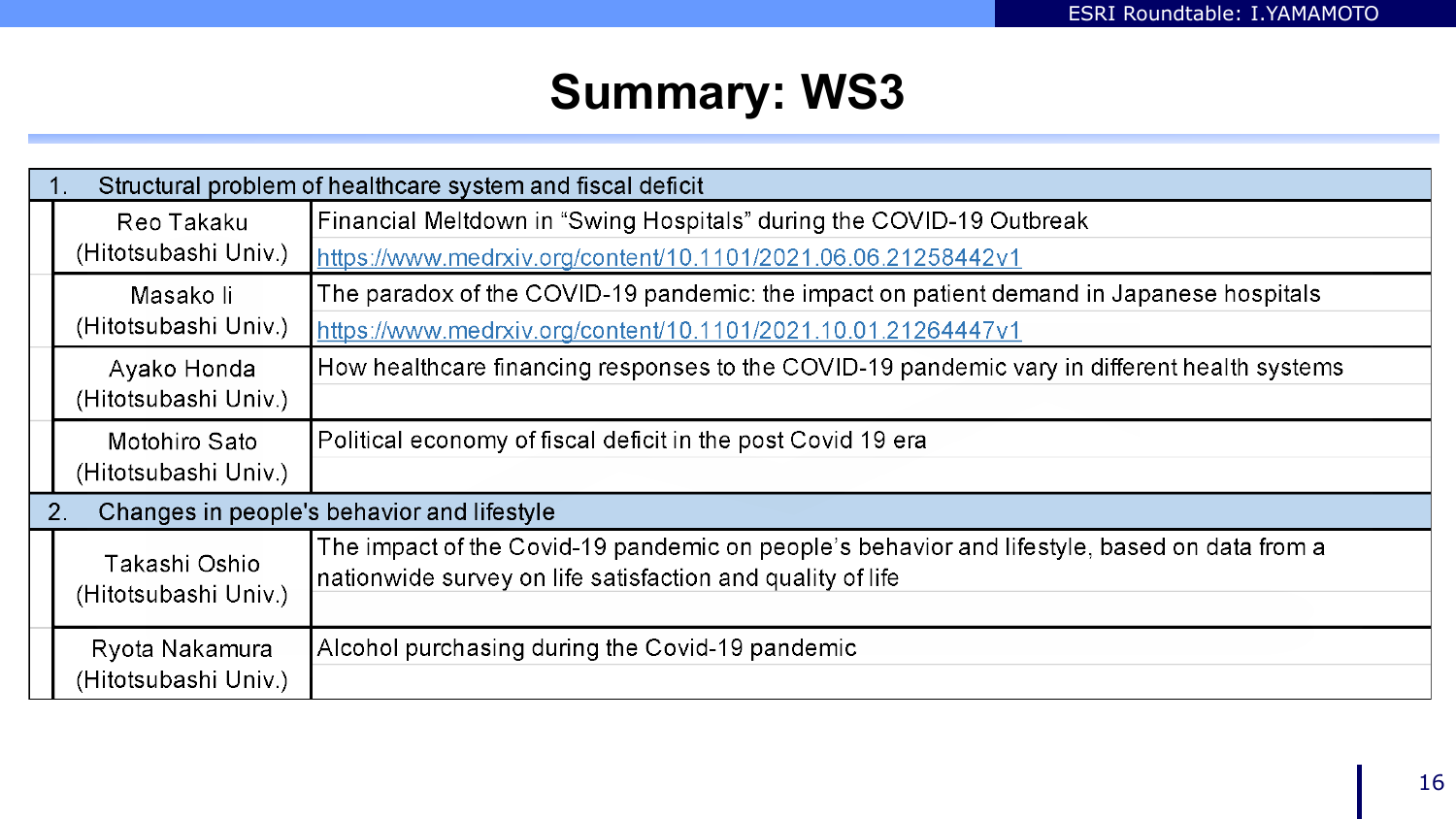### **1. Structural problem of healthcare system and fiscal deficit**

- **Takaku's presentation "Financial Meltdown in "Swing Hospitals" during the COVID-19 Outbreak"**
	- Effect of admitting COVID-19 patients on hospital profits
	- Hospital data (from February to May 2020, Tokyo Met. Government)
	- $\triangleright$  IV estimation to identify the effect
		- $\checkmark$  Monthly profits per bed decreased by approximately JPY 600,000 (USD 6,000) among swing hospitals, which is 15 times the average monthly profits in 2019
		- $\checkmark$  It would be costly for swing hospitals to treat COVID-19 patients because of their low suitability for admitting such patients
	- $\triangleright$  Specialization and differentiation are important: to admit COVID-19 patients to large hospitals and encourage others to continue their usual medical care, as was done in the UK and other countries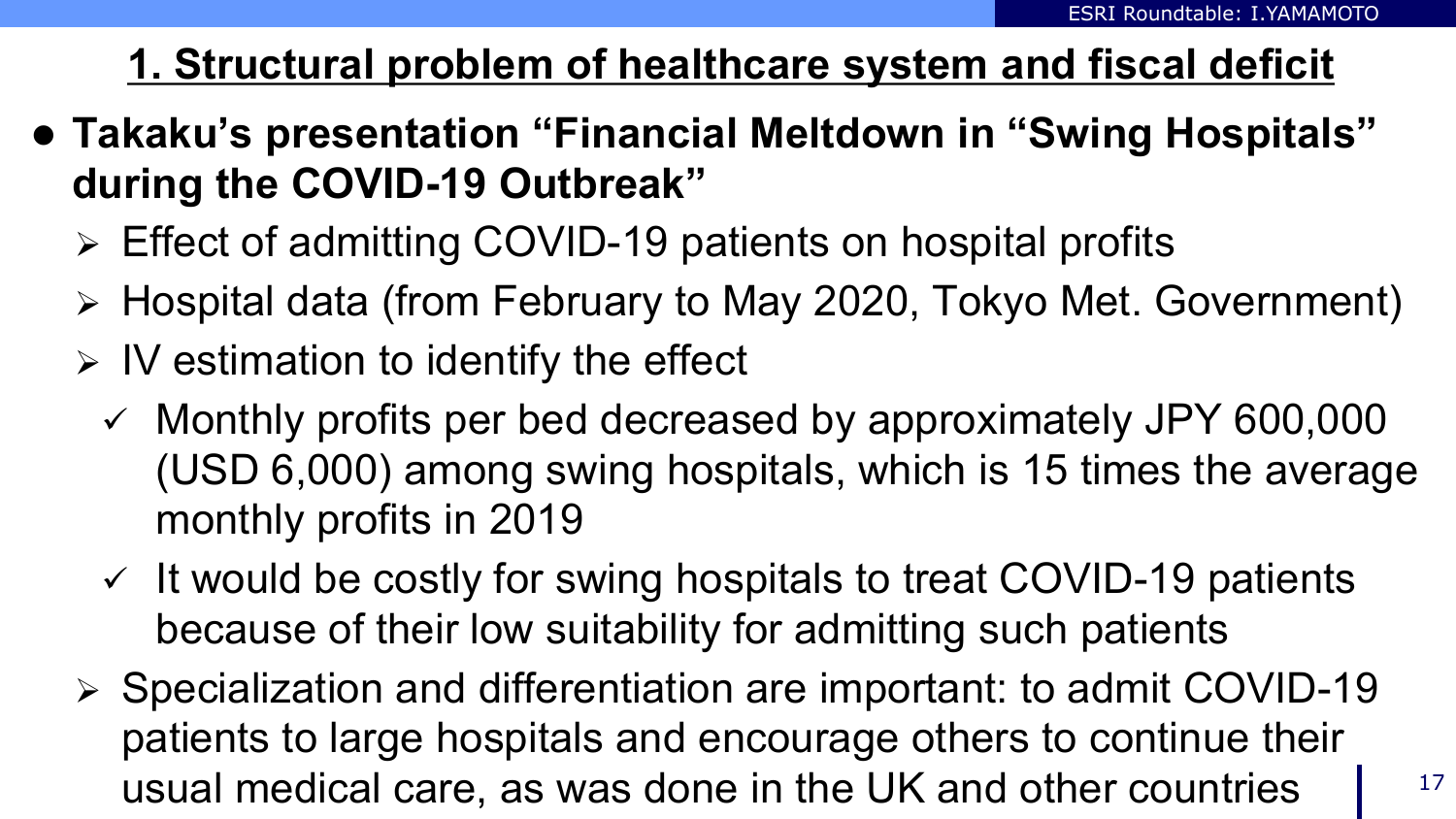- **Ii's presentation "The paradox of the COVID-19 pandemic: the impact on patient demand in Japanese hospitals"**
	- $\triangleright$  Patient demand during the pandemic and structural problems of Japanese health care system (Was it at the brink of collapse?)
	- $\triangleright$  Hospital panel data (from Feb.2019 to June 2021)
		- $\checkmark$  A dramatic decline in both inpatient and outpatient volumes during the pandemic: mostly by patient's behavioral change (including decrease in consultations relating to chronic diseases)
		- $\checkmark$  Revenue of hospitals and clinics recovered from April 2021 due to additions of the receipt points and subsidy.
		- $\checkmark$  Systematic issues continued to exist in health care system.
	- $\triangleright$  Specialization and differentiation of medical functions among hospitals, strengthening governance, and introducing appropriate payment reform are necessary.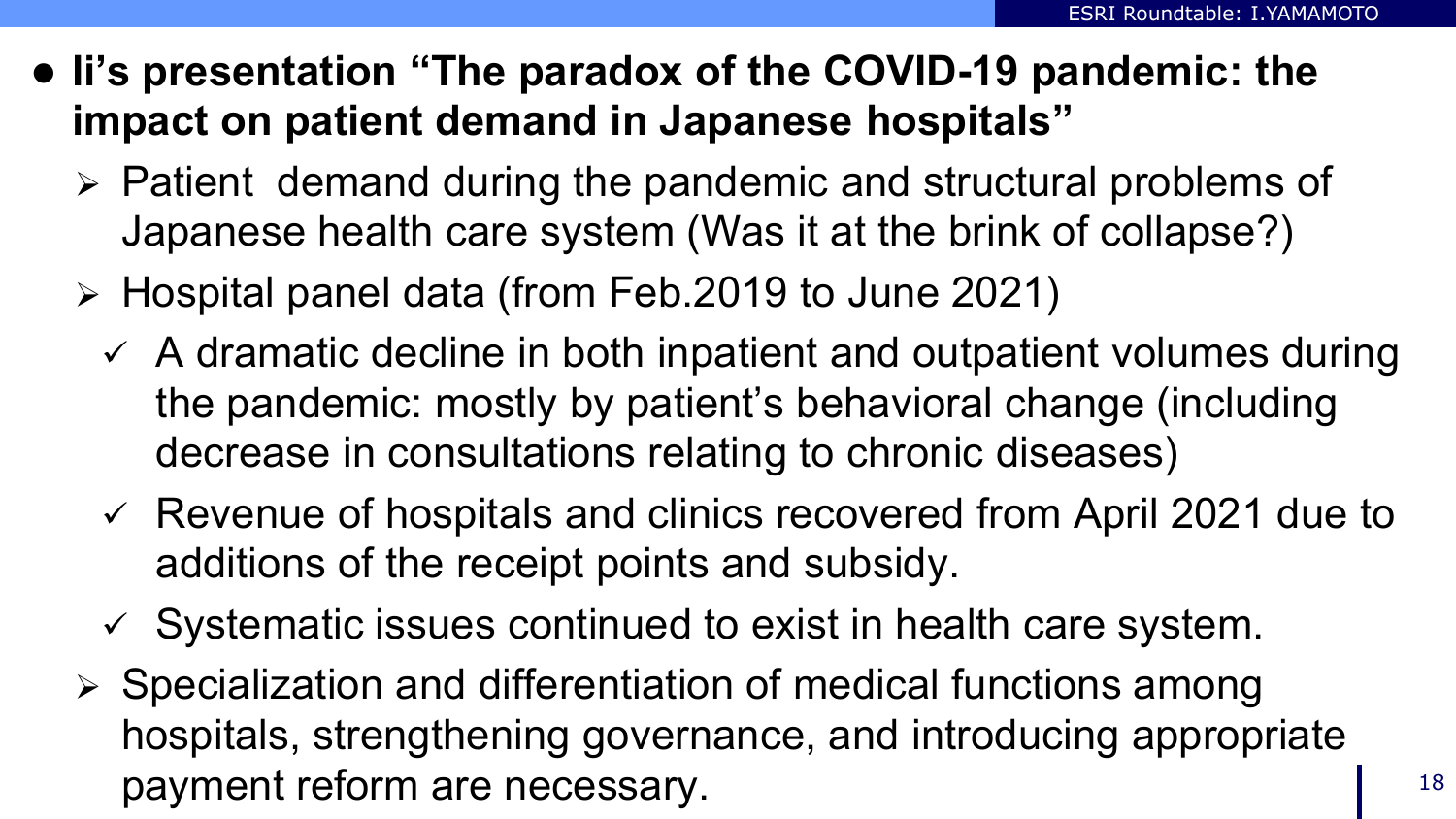- **Honda's presentation "How healthcare financing responses to the COVID-19 pandemic vary in different health systems"**
	- $\triangleright$  Resilience of health care system during the COVID-19 pandemic
	- $\triangleright$  Overview of the country differences in the provider payment system and responces to the pandemic
		- $\checkmark$  Large heterogeneity in the healthcare system among countries (e.g. pay-for-fee system, fixed fee system)
		- $\checkmark$  Large heterogeneity in the responses against the pandemic among countries
	- $\triangleright$  For resilient health care system, flexibility to quickly change and adjust payment methods is important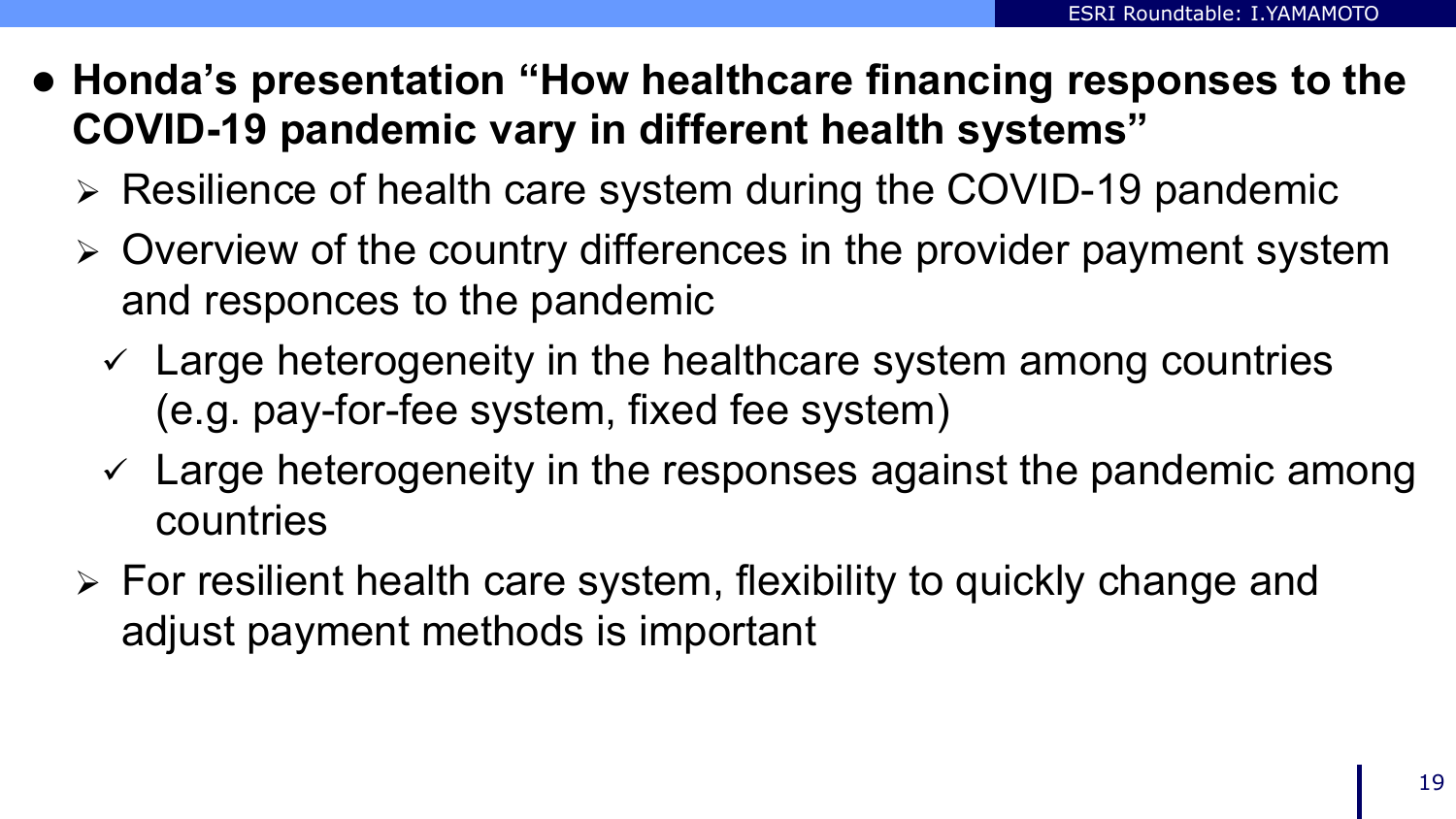- **Sato's presentation "Political economy of fiscal deficit in the post Covid 19 era"**
	- $\triangleright$  Structural problems of Japanese fiscal deficit under the super aging society
	- $\triangleright$  Various evidence and theoretical implication
		- $\checkmark$  Probability of fiscal collapse: 8.7% in 2020 and 99.9 in 2035
		- $\checkmark$  Necessary increase in consumption tax rates: 10% $\rightarrow$ 18% in 2040
		- $\checkmark$  Fiscal deficit is explained by "War of attrition" (a model of the delay of stabilization)
		- $\checkmark$  Need 'triage' (contingency plan) in terms of government expenditure: expenditure reduction of 20 trillion yen is necessary
		- $\checkmark$  Common knowledge regarding the rule of fiscal reform is important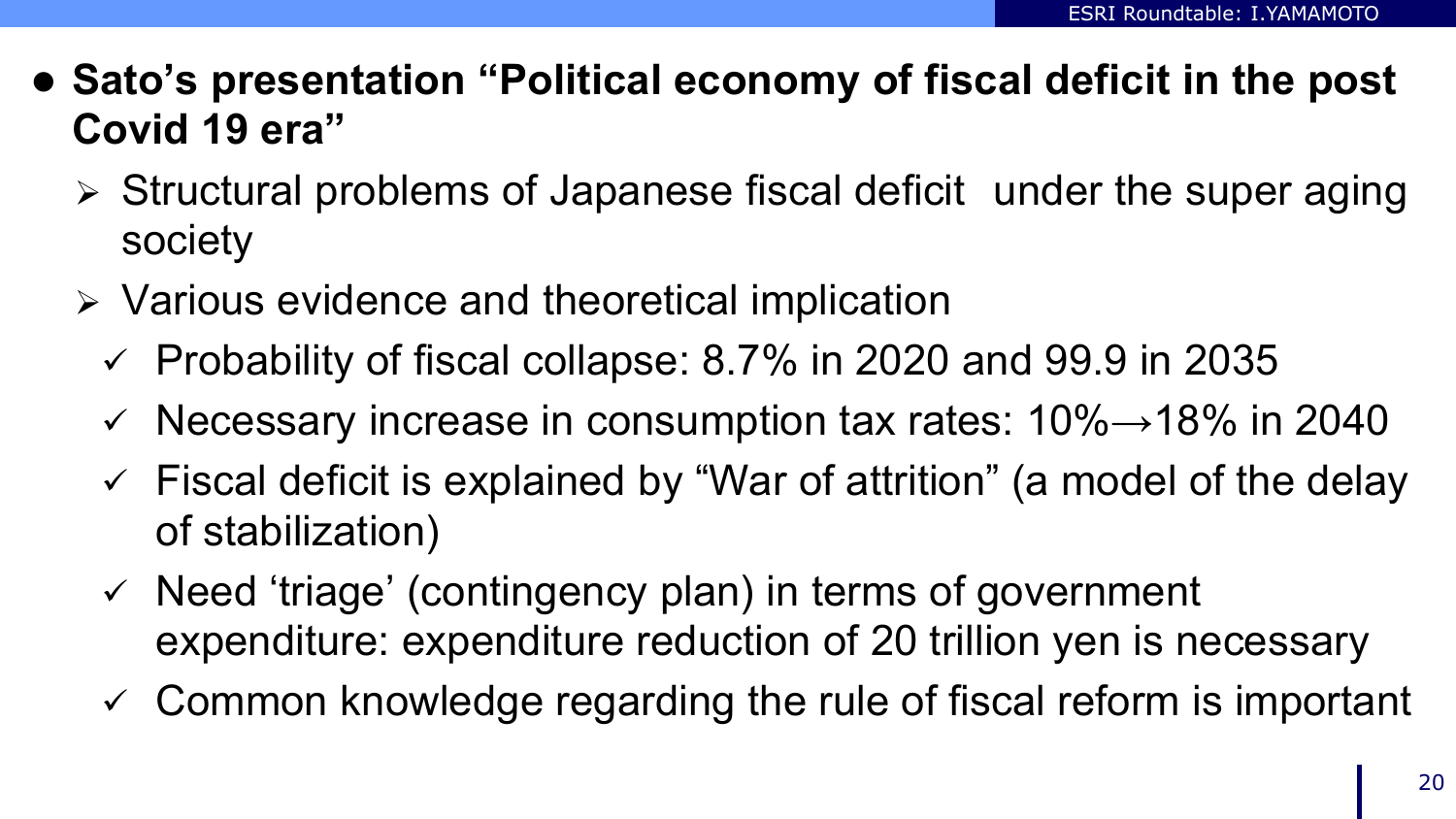### **2. Changes in people's behavior and lifestyle**

- **Oshio's presentation "The impact of the Covid-19 pandemic on people's behavior and lifestyle, based on data from a nationwide survey on life satisfaction and quality of life"**
	- $\triangleright$  People's behavioral changes during the pandemic such as medical examination, health, and lifestyle habit.
	- $\triangleright$  Individual panel data (Jan. 2019, Feb. 2020, and Mar. 2021, ESRI)
	- Descriptive analysis
		- $\checkmark$  Decrease in physical activity and increase in body weight
		- $\checkmark$  Decrease in the number of medical examination
		- $\checkmark$  Increase in subjective health after the SOE
		- $\checkmark$  Decrease in interactions and connections with friends but increase in the use of SNS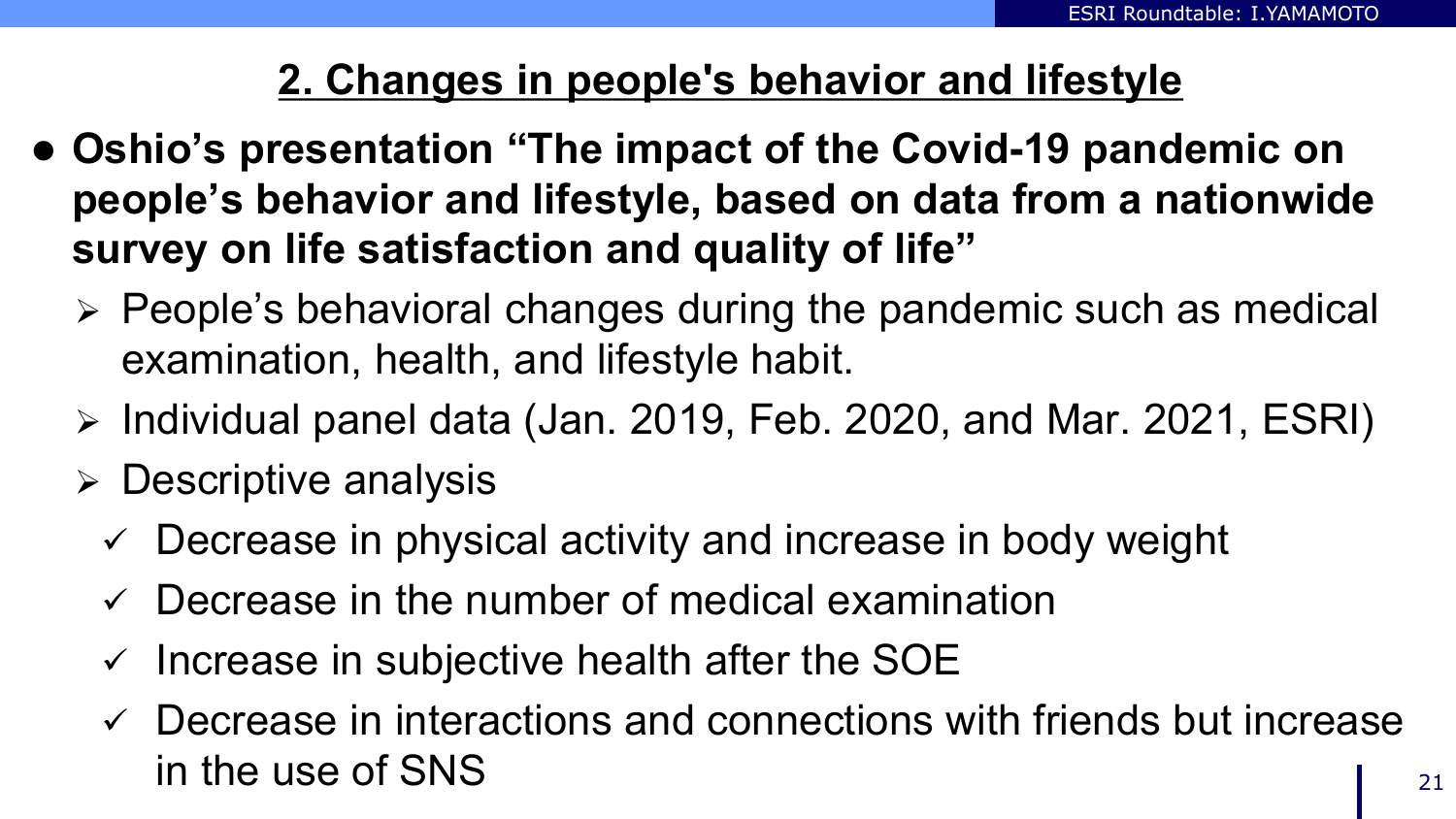- **Nakamura's presentation "Alcohol purchasing during the Covid-19 pandemic"**
	- Changes in drinking behavior during the SOE
	- $\triangleright$  Daily data on the alohol purchasing (amount of money and quantity of ethanol) of individual consumers
	- DD and event study analysis to identify the effect of SOE on alcohol purchasing behavior
		- $\checkmark$  Alcohol purchases and ethanol consumption increased significantly during the SOE
		- $\checkmark$  A possibility of the spread of so-called "home drinking" (although this analysis does not cover the consumption of alcohol in restaurants)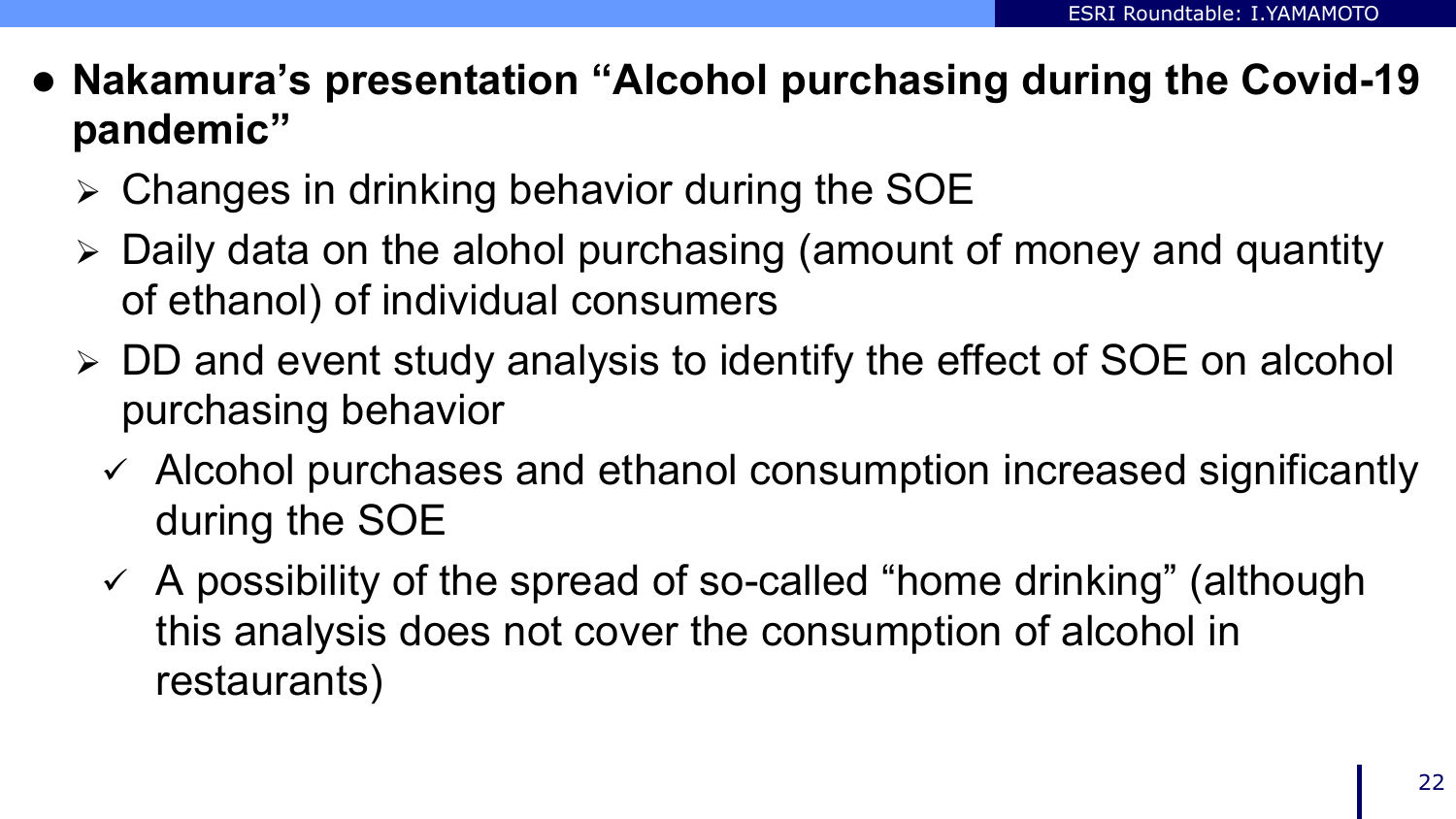### **Possible research agenda for next year**

#### **1. Policy response under infectious disease crisis**

- How to deal with excessive behavioral restraint (consumption and labor supply behavior) based on "fear"?
- Conversely, how do we increase the small intervention effects on stayhome when behavioral restraint is necessary?
- Have the various measures to support companies been too generous? Do they delay firm exit decision in the medium to long term or create moral hazard for the next shock?
- How should fiscal discipline be maintained?